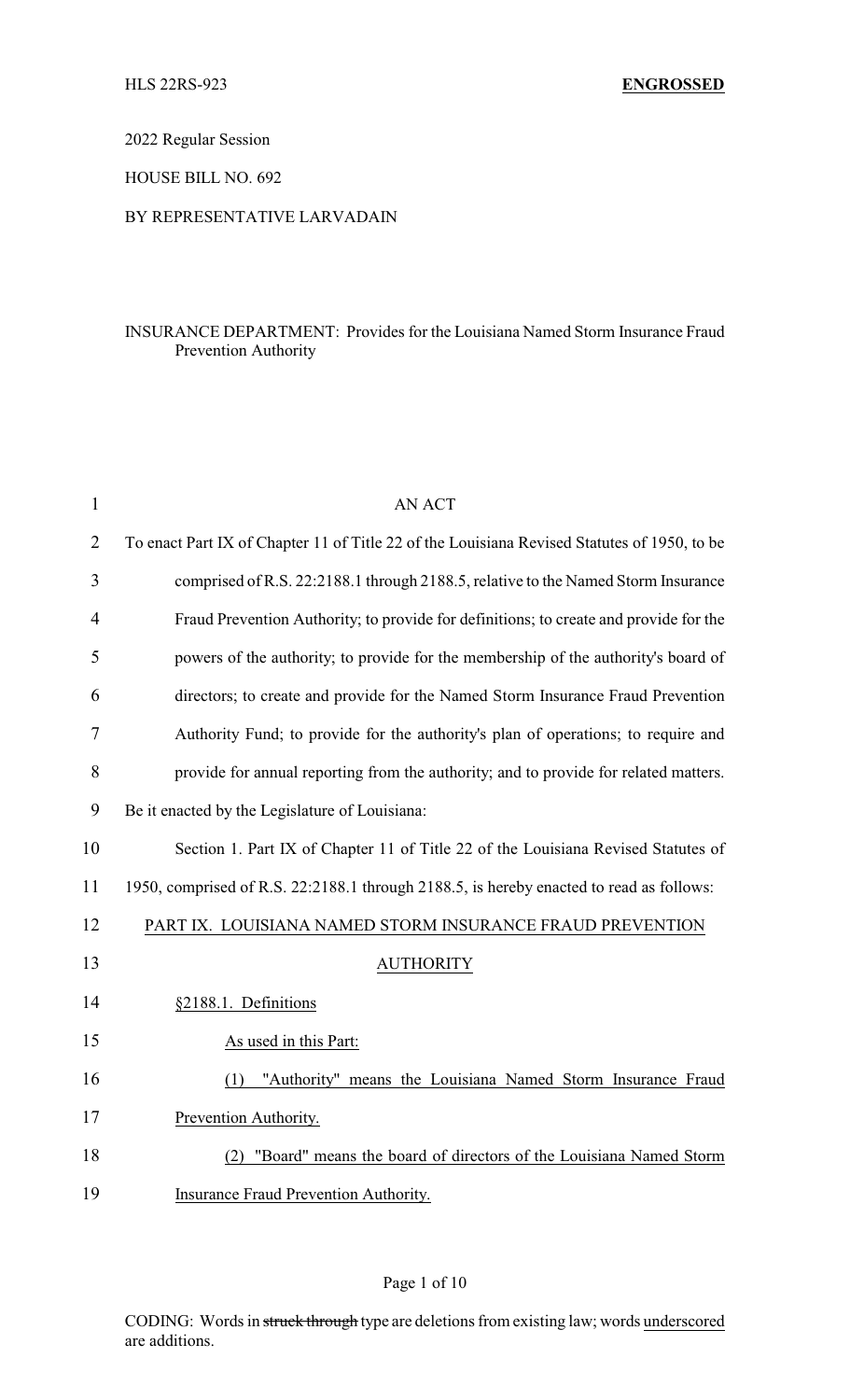| $\mathbf{1}$   | "Fund" means the Named Storm Insurance Fraud Prevention Fund<br>(3)                 |
|----------------|-------------------------------------------------------------------------------------|
| $\overline{2}$ | administered by the board of directors as a dedicated fund in the state treasury.   |
| 3              | §2188.2. Authority; creation; board; powers                                         |
| 4              | A. The Louisiana Named Storm Insurance Fraud Prevention Authority is                |
| 5              | hereby created within the department for the purpose of combating named storm       |
| 6              | insurance fraud, including fraud by theft and other criminal acts.                  |
| 7              | B. The purposes, powers, and duties of the authority shall be vested in and         |
| 8              | exercised by a board of directors.                                                  |
| 9              | C. The board of directors shall consist of the following members:                   |
| 10             | The commissioner or his designee.<br>(1)                                            |
| 11             | (2) The state treasurer or his designee.                                            |
| 12             | (3) A representative of the Louisiana State Police Insurance Fraud and Auto         |
| 13             | Theft Unit.                                                                         |
| 14             | (4) A representative of the Insurance Fraud Unit in the office of the attorney      |
| 15             | general.                                                                            |
| 16             | The chairman of the Senate Committee on Insurance or his designee.<br>(5)           |
| 17             | (6) The chairman of the House Committee on Insurance or his designee.               |
| 18             | One member representing a victim of a named storm who has filed a<br>(7)            |
| 19             | homeowners' insurance claim in excess of one hundred thousand dollars but less than |
| 20             | one million dollars, appointed by the chairman of the House Committee on            |
| 21             | Insurance.                                                                          |
| 22             | (8) One member representing a victim of a named storm who has filed a               |
| 23             | homeowners' insurance claim in excess of one hundred thousand dollars but less than |
| 24             | one million dollars, appointed by the vice chairman of the House Committee on       |
| 25             | Insurance.                                                                          |
| 26             | (9) One member representing a victim of a named storm who has filed a               |
| 27             | homeowners' insurance claim in excess of one hundred thousand dollars but less than |
| 28             | one million dollars, appointed by the chairman of the Senate Committee on           |
| 29             | Insurance.                                                                          |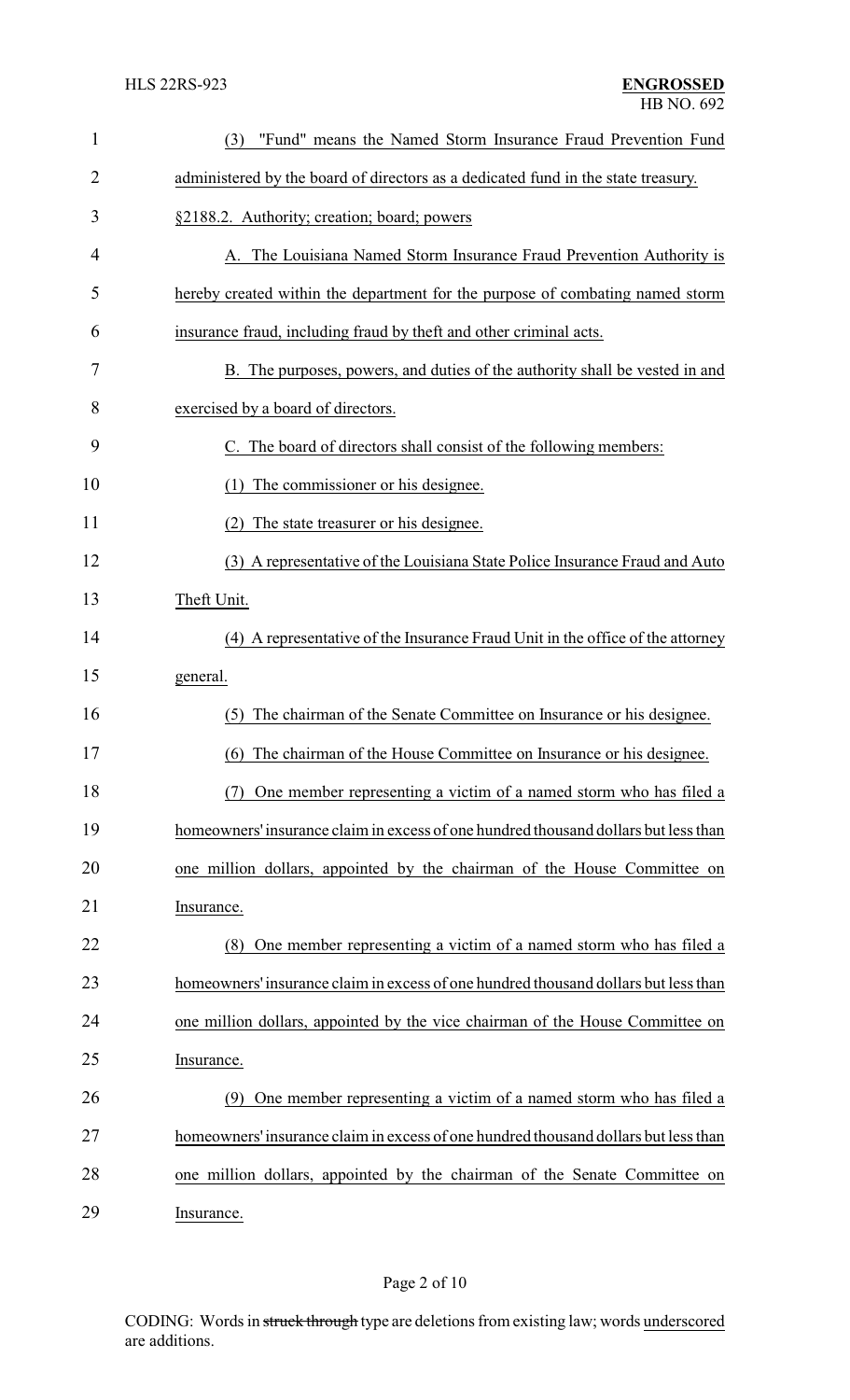| $\mathbf{1}$ | (10) One member representing a victim of a named storm who has filed a              |
|--------------|-------------------------------------------------------------------------------------|
| 2            | homeowners' insurance claim in excess of one hundred thousand dollars but less than |
| 3            | one million dollars, appointed by the vice chairman of the Senate Committee on      |
| 4            | Insurance.                                                                          |
| 5            | (11) One member representing a business owner who has filed an insurance            |
| 6            | claim in excess of one hundred fifty thousand dollars as a result of a named storm, |
| 7            | appointed by the chairman of the House Committee on Insurance.                      |
| 8            | (12) One member representing a business owner who has filed an insurance            |
| 9            | claim in excess of one hundred fifty thousand dollars as a result of a named storm, |
| 10           | appointed by the chairman of the Senate Committee on Insurance.                     |
| 11           | One member appointed by the Louisiana State Licensing Board for<br>(13)             |
| 12           | Contractors.                                                                        |
| 13           | (14) One member appointed by the American Policyholders Association.                |
| 14           | (15) One member appointed by the Louisiana Professional Engineering and             |
| 15           | Land Surveying Board.                                                               |
| 16           | (16)<br>One member appointed by the National Association of Mutual                  |
| 17           | Insurance Companies.                                                                |
| 18           | One member appointed by the Louisiana Association for Justice.<br>(17)              |
| 19           | One member appointed by the Louisiana Claims Association.<br>(18)                   |
| 20           | One member appointed by United Policyholders.<br>(19)                               |
| 21           | A representative of the American Property Casualty Insurance<br>(20)                |
| 22           | Association.                                                                        |
| 23           | (21) A representative of the Consumer Federation of America.                        |
| 24           | The commissioner shall serve as chairman of the board until the first<br>D.         |
| 25           | board meeting, at which time the board shall vote to elect one of its members as    |
| 26           | chairman.                                                                           |
| 27           | E. The members of the board, except the commissioner or his designee, the           |
| 28           | state treasurer or his designee, the representative of the Louisiana State Police   |
| 29           | Insurance Fraud and Auto Theft unit, and the legislative members serving on the     |

Page 3 of 10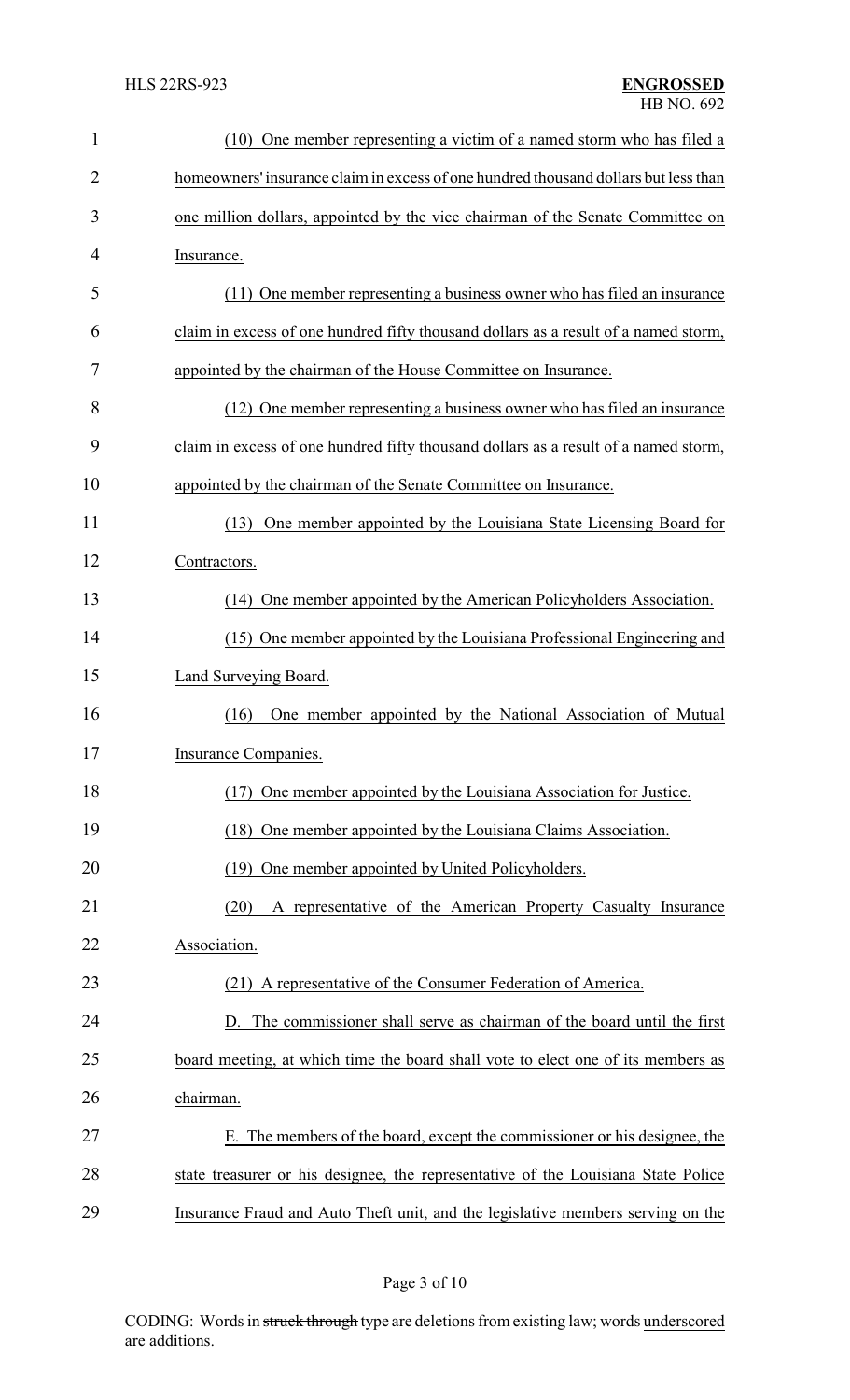| $\mathbf{1}$   | board, shall not be considered public employees by virtue of their service on the     |
|----------------|---------------------------------------------------------------------------------------|
| $\overline{2}$ | board.                                                                                |
| 3              | F. Members of the board shall serve without compensation for their service            |
| 4              | on the board, except that members of the board may receive reasonable                 |
| 5              | reimbursement for necessary travel and expenses.                                      |
| 6              | G. A majority of the members of the board shall constitute a quorum for the           |
| 7              | transaction of business at a meeting or the exercise of a power or function of the    |
| 8              | authority. Notwithstanding any other law to the contrary, any action may be taken     |
| 9              | by the authority at a meeting upon a vote of the majority of the members present.     |
| 10             | The authority shall meet at the call of the chairman or as may be provided in the     |
| 11             | bylaws of the authority. Meetings of the authority may be held anywhere within the    |
| 12             | state and shall be open public meetings.                                              |
| 13             | H.(1) A director and assistant director shall be selected by the board and            |
| 14             | serve at the pleasure of the board, shall be considered public employees, and shall   |
| 15             | operate the daily affairs of the authority as specified herein and by the board.      |
| 16             | The attorney general or his designee shall serve as the authority's legal<br>(2)      |
| 17             | counsel.                                                                              |
| 18             | The authority shall be subject to the provisions of law regarding public              |
| 19             | records (R.S. 44:1 et seq.), open meetings (R.S. 42:11 et seq.), and public bid (R.S. |
| 20             | 38:2211 et seq.).                                                                     |
| 21             | §2188.3. Authority; additional powers and duties                                      |
| 22             | The authority shall have the powers necessary and convenient to implement             |
| 23             | and effectuate the provisions of this Part and the powers delegated to the authority  |
| 24             | by other laws. These powers include but shall not be limited to the following:        |
| 25             | (1) To sue and be sued, have perpetual succession, make, execute, and                 |
| 26             | deliver contracts, conveyances, and other instruments necessary and convenient to     |
| 27             | the exercise of its powers, and to make and amend its bylaws by a majority vote of    |
| 28             | the board.                                                                            |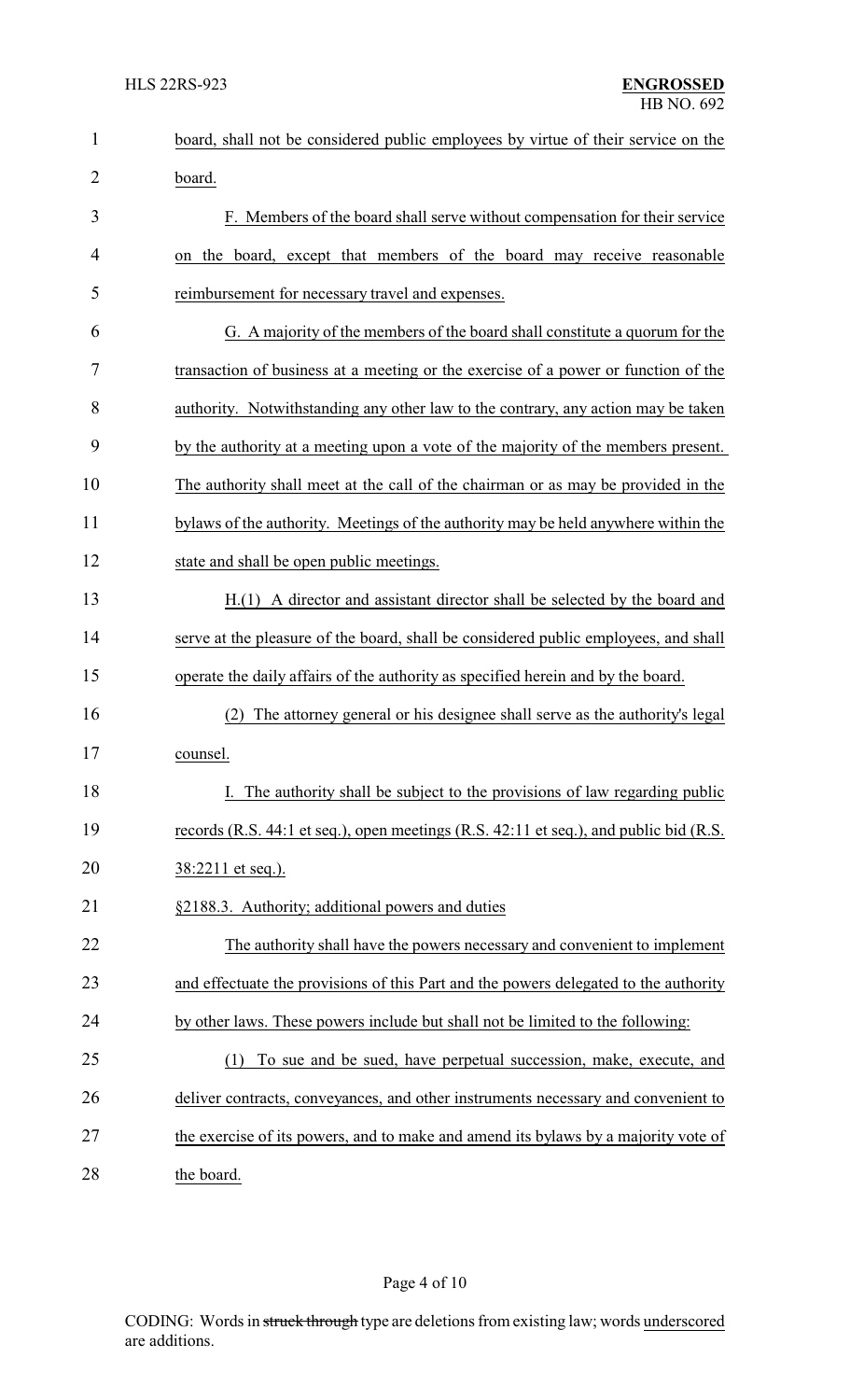| 1  | (2) To solicit and accept gifts, grants, donations, loans, and other assistance       |
|----|---------------------------------------------------------------------------------------|
| 2  | from any person or entity, private or public, or the federal, state, or local         |
| 3  | governments or any agency thereof. Such gifts, grants, donations, loans, and other    |
| 4  | assistance shall be immediately deposited, upon receipt, into the fund provided for   |
| 5  | in R.S. $22:2188.4(A)$ .                                                              |
| 6  | (3) To establish programs in conjunction with state agencies, local governing         |
| 7  | authorities, and law enforcement agencies for insurance fraud prevention, detection,  |
| 8  | and enforcement, which include the criminal division and the investigation division   |
| 9  | of the office of the attorney general.                                                |
| 10 | (4) To make grants to state agencies, local governing authorities, and law            |
| 11 | enforcement agencies for insurance fraud prevention, detection, and enforcement.      |
| 12 | (5) To procure insurance against any loss in connection with its property,            |
| 13 | assets, or activities.                                                                |
| 14 | (6) To deposit all monies received for the purposes of this Part into the fund        |
| 15 | provided for in R.S. $22:2188.4$ .                                                    |
| 16 | To contract for goods and services and to engage personnel as is<br>(7)               |
| 17 | necessary, including the services of private consultants, auditors, and others for    |
| 18 | rendering professional services, as provided by law, payable out of any money in the  |
| 19 | fund legally available for such purposes. Additionally, the board may authorize the   |
| 20 | attorney general to contract for the services of ad hoc prosecutors or other legal    |
| 21 | assistance, payable out of any money in the fund legally available for such purposes. |
| 22 | To indemnify and procure insurance indemnifying the members of the<br>(8)             |
| 23 | board from personal loss from liability resulting from an action or inaction of the   |
| 24 | board.                                                                                |
| 25 | (9) To do all other things necessary and convenient to achieve the objectives         |
| 26 | and purposes of the authority.                                                        |
| 27 | §2188.4. Named Storm Insurance Fraud Prevention Authority Fund                        |
| 28 | There is hereby created a fund in the state treasury to be known as the               |
| 29 | "Named Storm Insurance Fraud Prevention Authority Fund", into which the state         |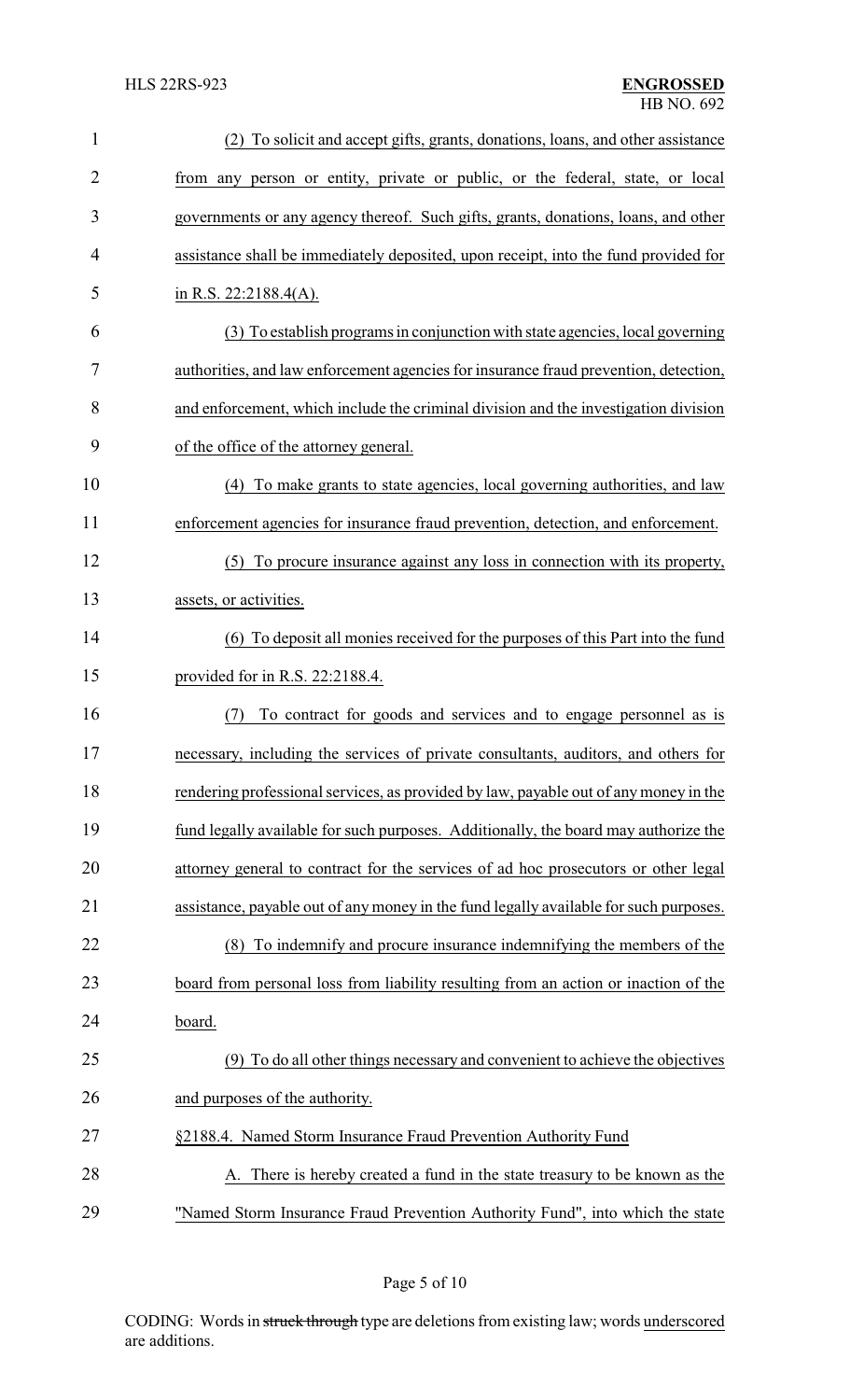| $\mathbf{1}$   | treasurer shall each fiscal year deposit the revenues received from those sources      |
|----------------|----------------------------------------------------------------------------------------|
| $\overline{c}$ | provided for pursuant to this Part and other sources as provided for by law, after     |
| 3              | those revenues have been deposited in the Bond Security and Redemption Fund.           |
| 4              | B. After a sufficient amount of funds are allocated from the Bond Security             |
| 5              | and Redemption Fund to pay all obligations secured by the full faith and credit of the |
| 6              | state that become due and payable within each fiscal year, the treasurer, prior to     |
| 7              | placing the remaining funds in the state general fund, shall pay an amount equal to    |
| 8              | the revenue generated from collection provided pursuant to this Part, and other        |
| 9              | sources as provided for by law, into the Named Storm Insurance Fraud Prevention        |
| 10             | Authority Fund. No expenditures shall be made from the fund, unless appropriated       |
| 11             | by the legislature. The monies in the fund shall be invested by the state treasurer in |
| 12             | the same manner as monies in the state general fund. All interest earned on money      |
| 13             | from the fund, invested by the state treasurer, shall be credited to the fund.         |
| 14             | C. Monies in the fund shall only be administered by the director of the                |
| 15             | authority, upon a majority vote of the board, in the following order of priority:      |
| 16             | (1) To pay the administrative costs of the authority.                                  |
| 17             | To pay the costs of legal counsel.<br>(2)                                              |
| 18             | (3) To achieve the purposes and objectives of this Part, which may include,            |
| 19             | but are not limited to, the following:                                                 |
| 20             | (a) Providing financial support to state and local law enforcement agencies,           |
| 21             | including, but not limited to, the office of attorney general, for insurance fraud     |
| 22             | prevention, detection, and enforcement.                                                |
| 23             | (b) Providing financial support to state and local law enforcement agencies,           |
| 24             | including, but not limited to, the office of attorney general, for programs designed   |
| 25             | to reduce the incidence of insurance fraud.                                            |
| 26             | (c) Providing financial support to state and local prosecutors including, but          |
| 27             | not limited to, the office of attorney general, for programs designed to reduce the    |
|                |                                                                                        |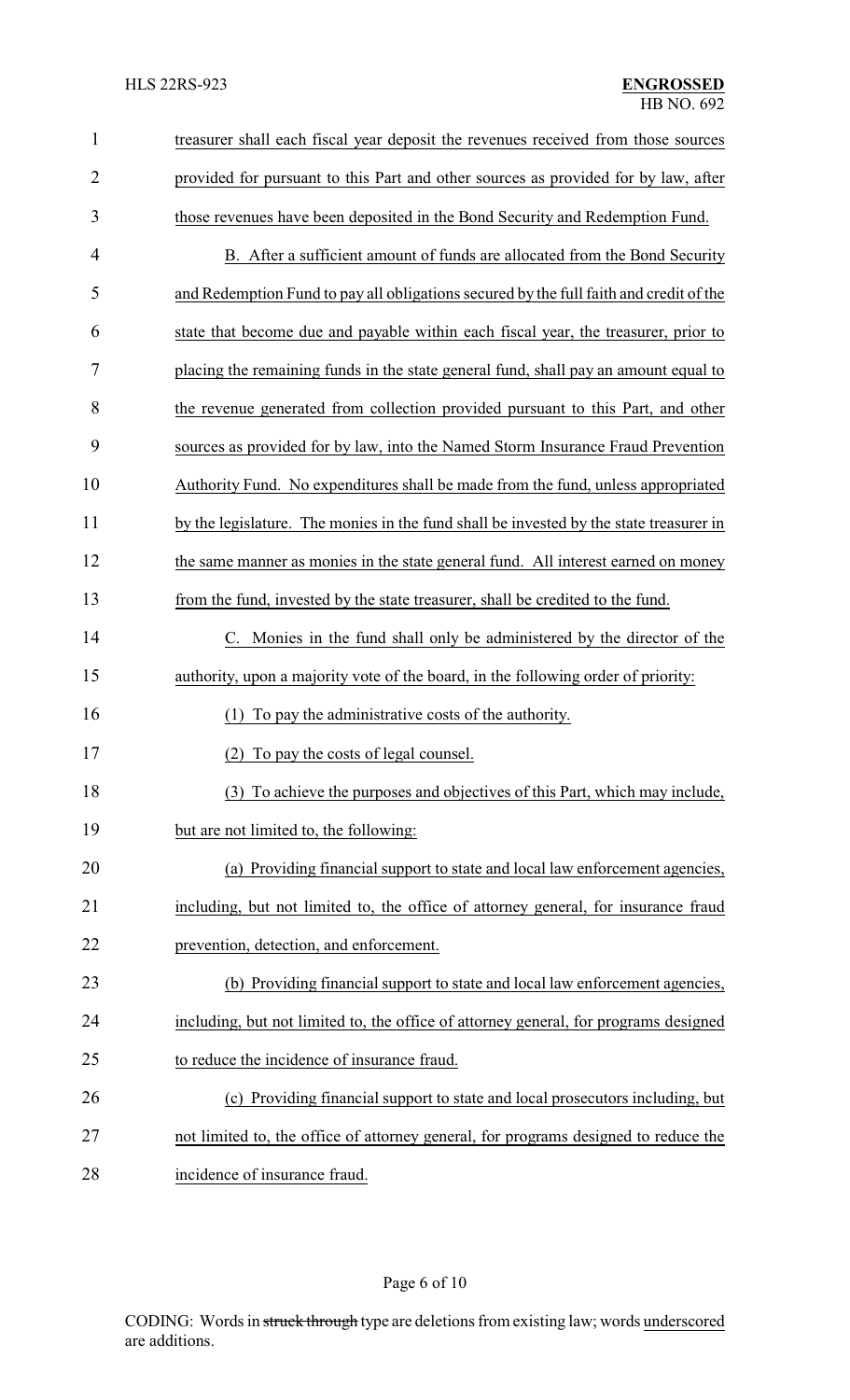| $\mathbf{1}$ | (d)<br>Conducting educational and public awareness programs designed to                |
|--------------|----------------------------------------------------------------------------------------|
| 2            | inform the citizens of this state about methods of preventing named storm insurance    |
| 3            | fraud.                                                                                 |
| 4            | D. All monies in the fund shall be used only to enhance fraud prevention               |
| 5            | efforts as determined by the board.                                                    |
| 6            | §2188.5. Plan of operation                                                             |
| 7            | A. The authority shall develop and implement a plan of operation upon the              |
| 8            | recommendations of the director.                                                       |
| 9            | B. The plan of operation shall include an assessment of the scope of named             |
| 10           | storm insurance fraud, including a determination of particular areas of the state      |
| 11           | where fraud is most severe, an analysis of various methods of combating named          |
| 12           | storm insurance fraud, a plan for providing financial support for efforts to combat    |
| 13           | named storm insurance fraud, and an estimate of funds required to implement the        |
| 14           | plan.                                                                                  |
| 15           | C. The authority shall report on or before March first annually to the House           |
| 16           | Committee on Insurance and the Senate Committee on Insurance regarding its             |
| 17           | activities in the preceding year. The report shall include information regarding the   |
| 18           | following:                                                                             |
| 19           | (1) The number of complaints filed by policyholders with the department                |
| 20           | against insurers and their representatives after named storms over the previous ten    |
| 21           | years, the number of complaints referred to law enforcement, the number of law         |
| 22           | enforcement investigations initiated as a result of such complaints, the number of     |
| 23           | investigations completed, the number of such investigations that resulted in           |
| 24           | prosecution, and the results of the prosecutions.                                      |
| 25           | The number of complaints filed with the Louisiana Professional<br>(2)                  |
| 26           | Engineering and Land Surveying Board regarding named storm insurance claims            |
| 27           | over the previous ten years, the number of complaints referred to law enforcement,     |
| 28           | the number of law enforcement investigations initiated as a result of such complaints, |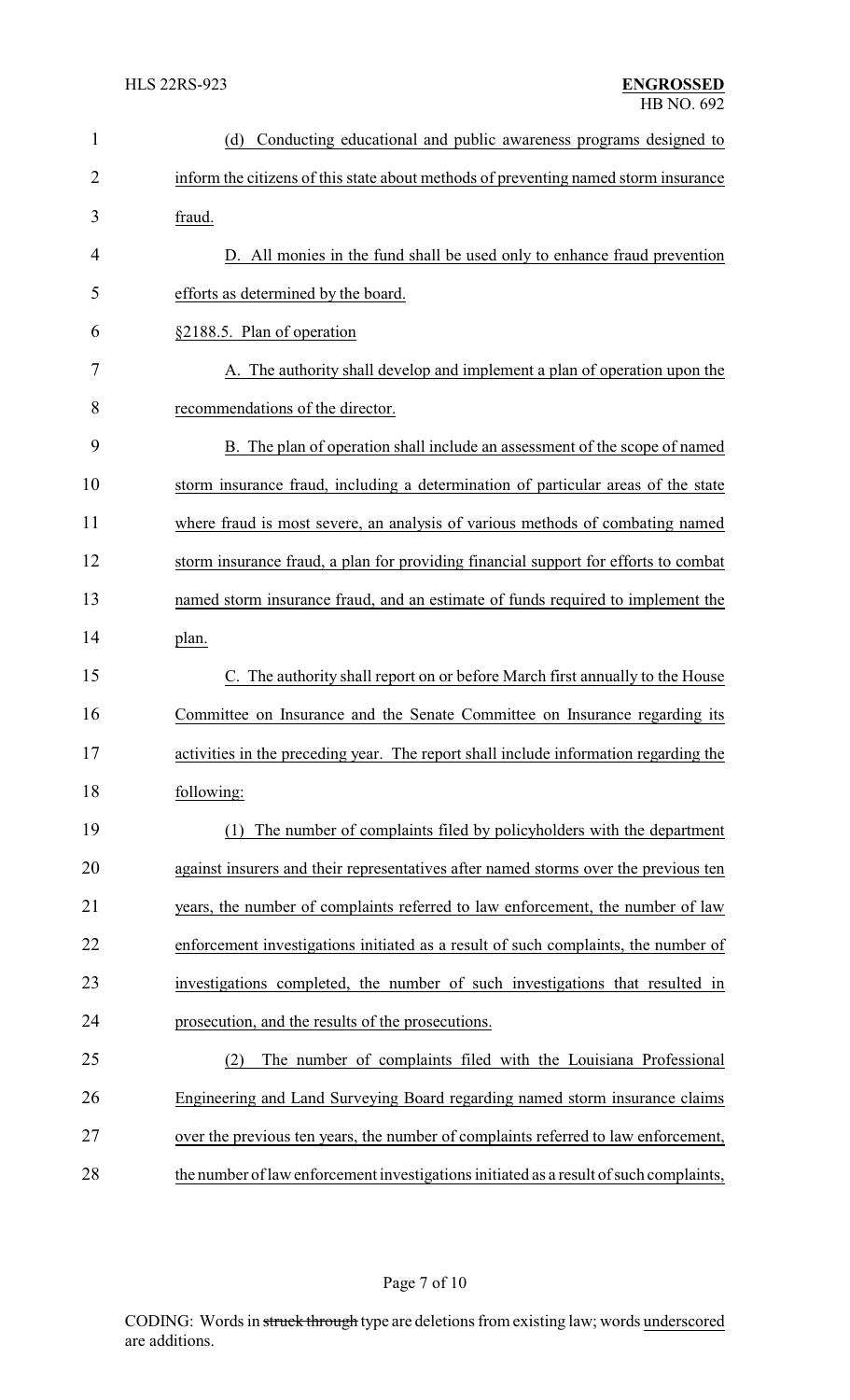| $\mathbf{1}$   | the number of investigations completed, the number of such investigations that        |
|----------------|---------------------------------------------------------------------------------------|
| $\overline{2}$ | resulted in prosecution, and the results of the prosecutions.                         |
| 3              | (3) The number of complaints filed with the Louisiana State Licensing Board           |
| 4              | for Contractors regarding named storm insurance claims over the previous ten years,   |
| 5              | the number of complaints referred to law enforcement, the number of law               |
| 6              | enforcement investigations initiated as a result of such complaints, the number of    |
| 7              | investigations completed, the number of such investigations that resulted in          |
| 8              | prosecution, and the results of the prosecutions.                                     |
| 9              | The number of complaints filed against insurers regarding named storm<br>(4)          |
| 10             | insurance claims filed over the previous ten years, the number of complaints referred |
| 11             | to law enforcement, the number of law enforcement investigations initiated as a       |
| 12             | result of such complaints, the number of investigations completed, the number of      |
| 13             | investigations that resulted in prosecution, and the results of the prosecutions.     |
| 14             | Any other information deemed relevant.<br>(5)                                         |
|                |                                                                                       |

# DIGEST

The digest printed below was prepared by House Legislative Services. It constitutes no part of the legislative instrument. The keyword, one-liner, abstract, and digest do not constitute part of the law or proof or indicia of legislative intent. [R.S. 1:13(B) and 24:177(E)]

HB 692 Engrossed 2022 Regular Session Larvadain

**Abstract:** Provides for the La. Named Storm Insurance Fraud Prevention Authority.

Proposed law defines "authority", "board", and "fund" for the purposes of proposed law.

Proposed law creates the La. Named Storm Insurance Fraud Prevention Authority within the La. Department of Insurance.

Proposed law provides that the powers and duties of the authority shall be vested in its board of directors.

Proposed law provides that the authority's board of directors shall consist of the following members:

- (1) The commissioner of insurance or his designee.
- (2) The state treasurer or his designee.
- (3) A representative of the La. State Police Insurance Fraud and Auto Theft Unit.
- (4) A representative of the Insurance Fraud Unit in the office of the attorney general.

## Page 8 of 10

CODING: Words in struck through type are deletions from existing law; words underscored are additions.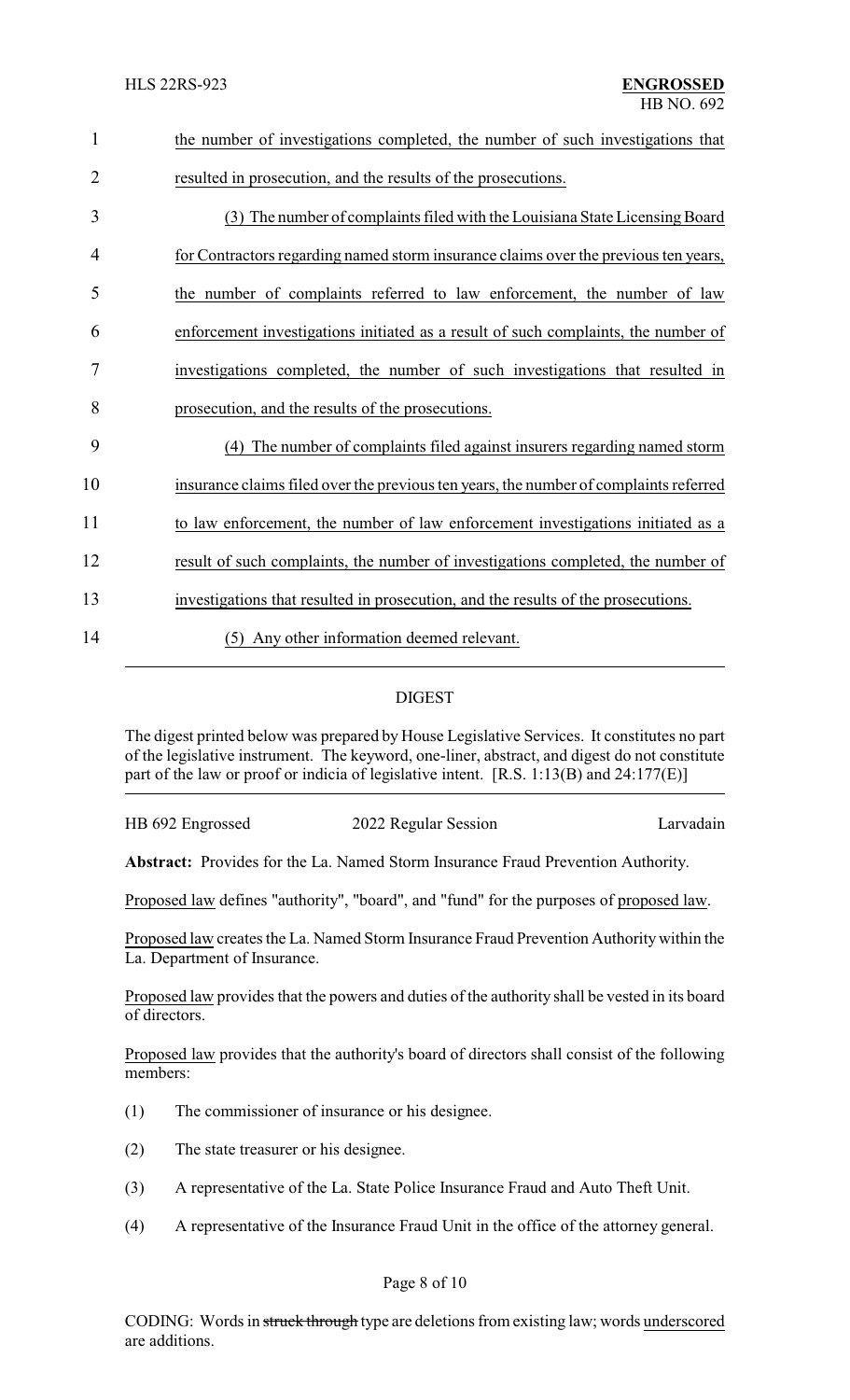- (5) The chairman of the Senate Committee on Insurance or his designee.
- (6) The chairman of the House Committee on Insurance or his designee.
- (7) One member representing a victim of a named storm who has filed a homeowners' insurance claim valued between \$100,000 and \$1,000,000, appointed by the chairman of the House Committee on Insurance.
- (8) One member representing a victim of a named storm who has filed a homeowners' insurance claim valued between \$100,000 and \$1,000,000, appointed by the vice chairman of the House Committee on Insurance.
- (9) One member representing a victim of a named storm who has filed a homeowners' insurance claim valued between \$100,000 and \$1,000,000, appointed by the chairman of the Senate Committee on Insurance.
- (10) One member representing a victim of a named storm who has filed a homeowners' insurance claim valued between \$100,000 and \$1,000,000, appointed by the vice chairman of Senate Insurance Committee.
- (11) One member representing a business owner who has filed an insurance claim in excess of \$150,000 as a result of a named storm, appointed by the chairman of the House Committee on Insurance.
- (12) One member representing a business owner who has filed an insurance claim in excess of \$150,000 as a result of a named storm, appointed by the chairman of the Senate Committee on Insurance.
- (13) One member appointed by the La. State Licensing Board for Contractors.
- (14) One member appointed by the American Policyholders Association.
- (15) One member appointed by the La. Professional Engineering and Land Surveying Board.
- (16) One member appointed bythe National Association of Mutual Insurance Companies.
- (17) One member appointed by the La. Association for Justice.
- (18) One member appointed by the La. Claims Association.
- (19) One member appointed by United Policyholders.
- (20) A representative of the American Property Casualty Insurance Association.
- (21) A representative of the Consumer Federation of America.

Proposed law provides that the commissioner shall serve as the chairman of the board until its first meeting, at which time the board shall elect one of its members as chairman.

Proposed law provides that the members of the board shall serve without compensation, except reasonable reimbursement for necessary travel and expenses.

Proposed law provides that the authority shall meet at the call of the chairman or as provided in the authority's bylaws. Meetings may be held anywhere within the state and shall be open public meetings.

#### Page 9 of 10